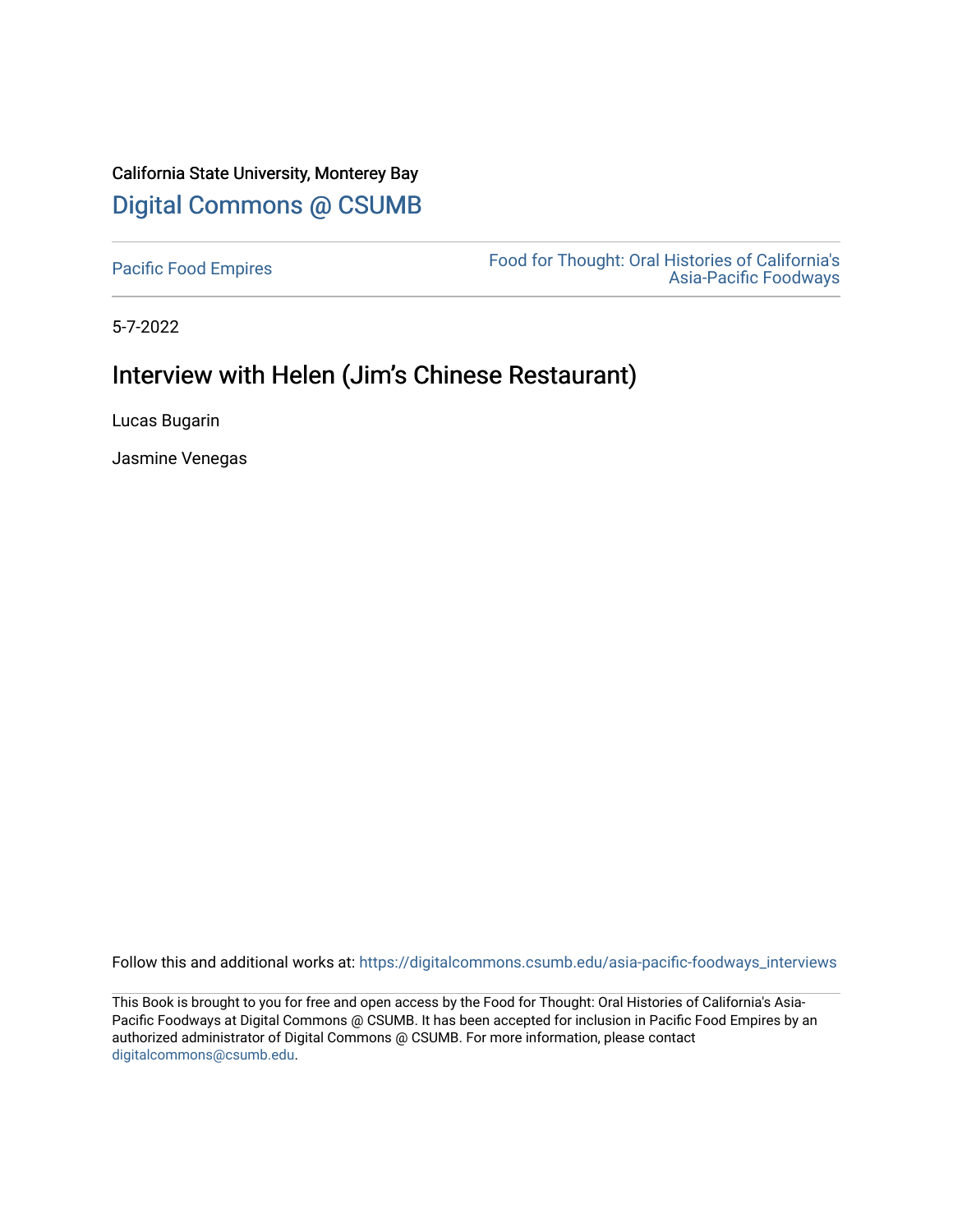Interviewee: Helen Interviewers: Lucas Bugarin, Jasmine Venegas Date: May 7, 2022) Location: 1584 Del Monte Blvd, Seaside, CA 93955 Collection: Food for Thought: Oral Histories of California's Asian-Pacific Foodways, JAPN 317: Pacific Food Empires, Spring 2022 Length: 00:22:47 Overseen by: Dr. Dustin Wright

**Biography**: Helen is a first generation Chinese immigrant who originated in Guangzhou China. Helen is one of the main owners of Jim's Chinese restaurant in Seaside, CA along with her husband. Helen specializes in cooking authentic Chinese food based on her cultural background and has continuously worked in the food industry for over 20 years. She begun working on restaurants in San Francisco, CA but eventually opened up her own restaurant in Seaside and has kept a steady amount of loyal clientele ever since.

**Summary of Transcript**: (00:00:00) Helen gives a brief introduction regarding the restaurant's background, her motive for opening her own restaurant, and her background in the food industry. She goes in depth about her favorite dishes and the most popular dishes amongst her customers. In addition, she describes the benefits of healthy cooking and how she incorporates healthy eating within the restaurant's dishes. (00:04:06) Helen discusses the COVID pandemic and how it affected her restaurant. She goes on to discuss the amount of loyal customers and how she gained more attention to her business through the newspaper. (00:09:20) Helen discusses her previous restaurant experience and how she has adapted that to her current restaurant with the busy lunch and dinner rushes. (00:013:02-22:00) Helen describes the origin of the cuisine and how it represents her home back in China with various cultural dishes that are from her family's home in Guangxhou. She goes on to discuss more about the preparation of the food, the tools used for cooking, and the types of dishes.

#### **Interview Transcript**:

**Jasmine Venegas 0:01** Hello everyone, my name is Jasmine Venegas, and I'm here with my partner Lucas Bugarin. And we're here interviewing Helen from Jim's Chinese restaurant in Seaside, California. So welcome, Helen! Yeah.

#### **Lucas Bugarin 0:14**

So our first question is, why did you decide to open this restaurant?

#### **Helen 0:19**

Because we only know the cooking my husband, he knows the cooking I'm a waiter for a long time. That's why I try to do my own business.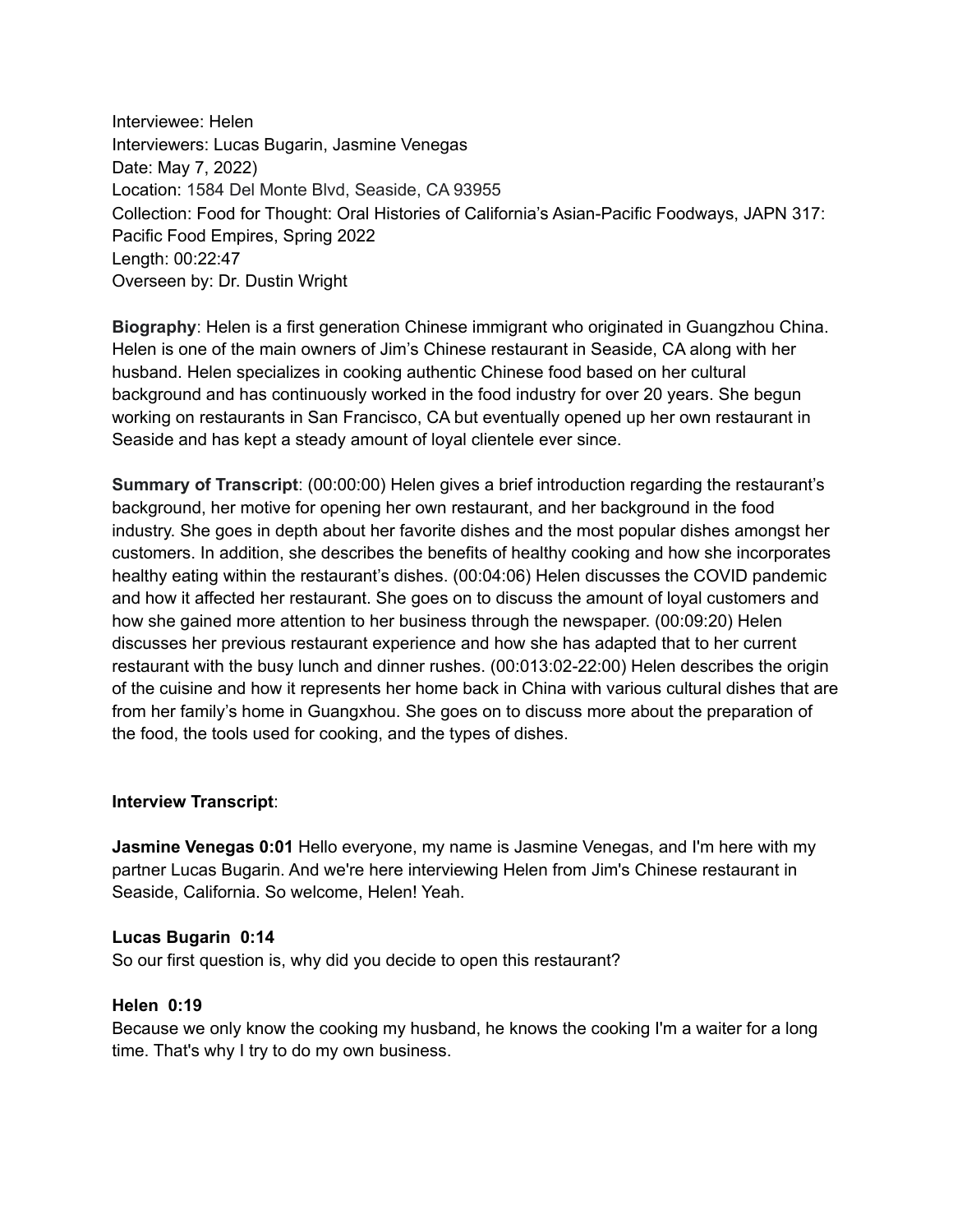So we have a lot to experience for the cooking and the serving for the people. And then we have three kids we got to the make some money for support for them. So I tried to do the business maybe better than the work for somebody

# **Lucas Bugarin 0:54**

And beyond this restaurant how many years do you have in the food experience

#### **Helen 0:58**

23 years Yeah,

#### **Lucas Bugarin 1:05**

And what do you have like a favorite dish in your menu?

#### **Helen 1:09**

Yeah, but the Chow Fun is really famous in the in the Chinese dishes Chow Fun is really difficult. All of the food Chow Fun is really difficult Yeah, so our Hong Kong Noodle my Fun that's very difficult cooking. Yeah, so yeah the Chow Fun is what what is real Chinese yeah and Cantonese.

## **Jasmine Venegas**

Yeah so really like representative of your background?

**Helen 1:37** Yeah, yeah, yeah

#### **Lucas Bugarin 1:39**

Do you have, do you know any other dish that really represents your culture or your background?

#### **Helen 1:44**

My culture in the the job? The country? The perfect one! Oh, we do the best the country? In the in the city? Even San Francisco all the people coming down here they said they can't find as good congee at China Town either. So they find it here, yeah. Because we going and at the town we know who can make the really good porridge Yeah,

# **Jasmine Venegas 2:11**

I'm gonna have to get that next time!

**Helen 2:13** Yeah, and it's super healthy

# **Jasmine Venegas 2:17**

Yeah, and it's super good for your health huh?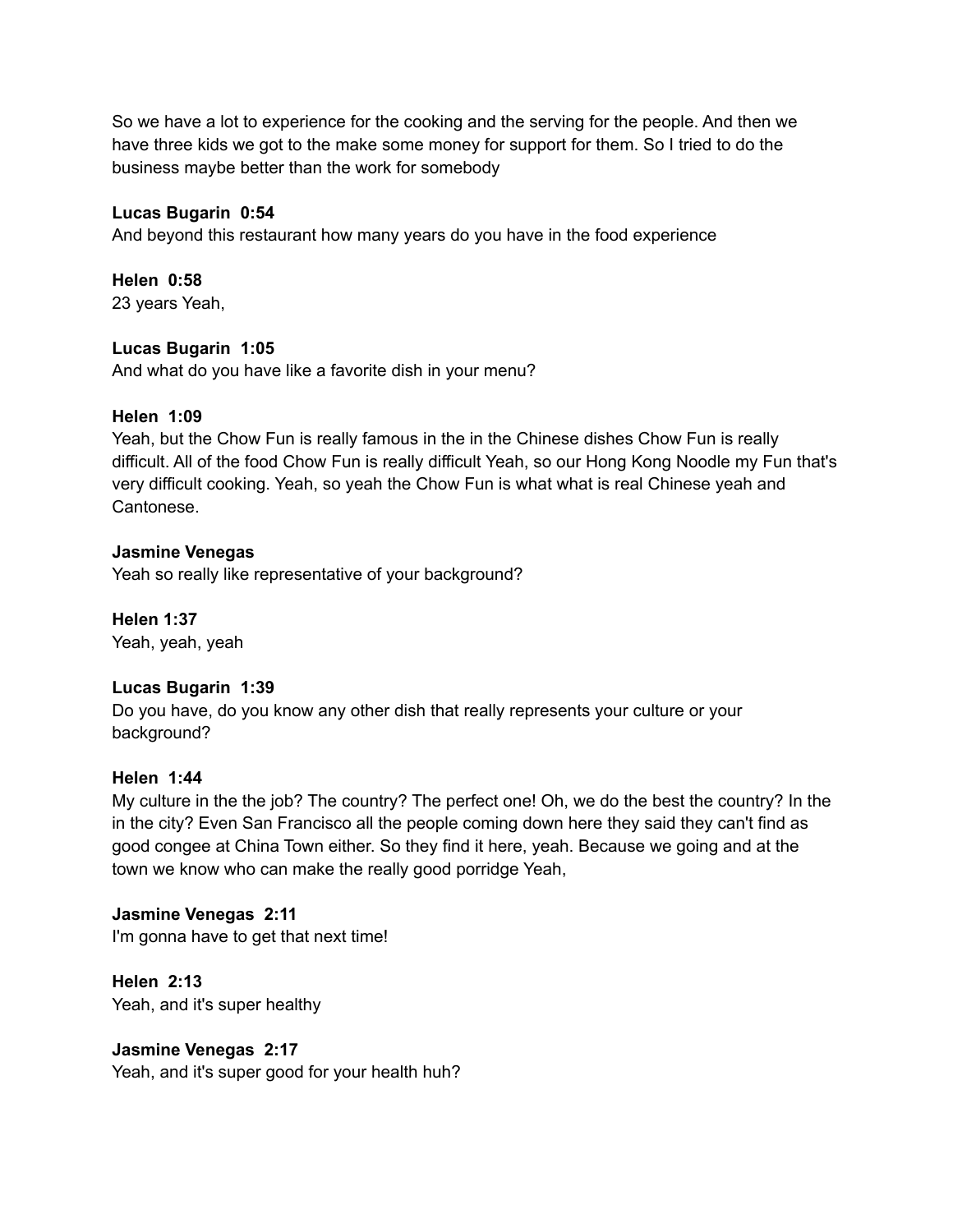# **Lucas Bugarin 2:20**

So why do you feel the need to make like to emphasize how healthy your food is?

# **Helen 2:26**

Yeah, healthy food because if we use all of restaurants and then everything we not put any stuff we do the handroll. Everything yeah fresh is important, yeah.

# **Jasmine Venegas 2:44**

So would you say it's like authentic?

**Helen 2:46** Yeah, all authentic. Yeah, yeah.

## **Jasmine Venegas 2:54**

So what is the meaning behind like the name of the restaurant?

## **Helen 2:59**

I think and then I tried to put the Chinese name but I don't think so. Very confuse people, easy to remember. Haha. That's why I put the Jim's. Yeah. Jim's, Jim's very popular. So Americans really like this name so that's why I put this name in there.

#### **Jasmine Venegas 3:17**

That's fun. What about your recipes? Are they a secret or do you share them?

# **Helen 3:25**

The secret? Not, not a lot of secret we just use the how to cook each, each whether we decide all the customer what they need then be put we prepare it for them even the choice you put different meat different favor then we cook for the customer flavor, yeah.

#### **Jasmine Venegas 3:46**

So you really try to cater to your customers?

# **Helen 3:49**

Yeah, I care about all of my customer.

**Jasmine Venegas 3:51** Awwww I can tell

#### **Helen 3:52**

Yeah I can I can be saying whatever they like and pick their favorite. I hope that everybody get paid the money they eat that good food. Their favorite, yeah.

# **Jasmine Venegas 4:04**

That's so amazing!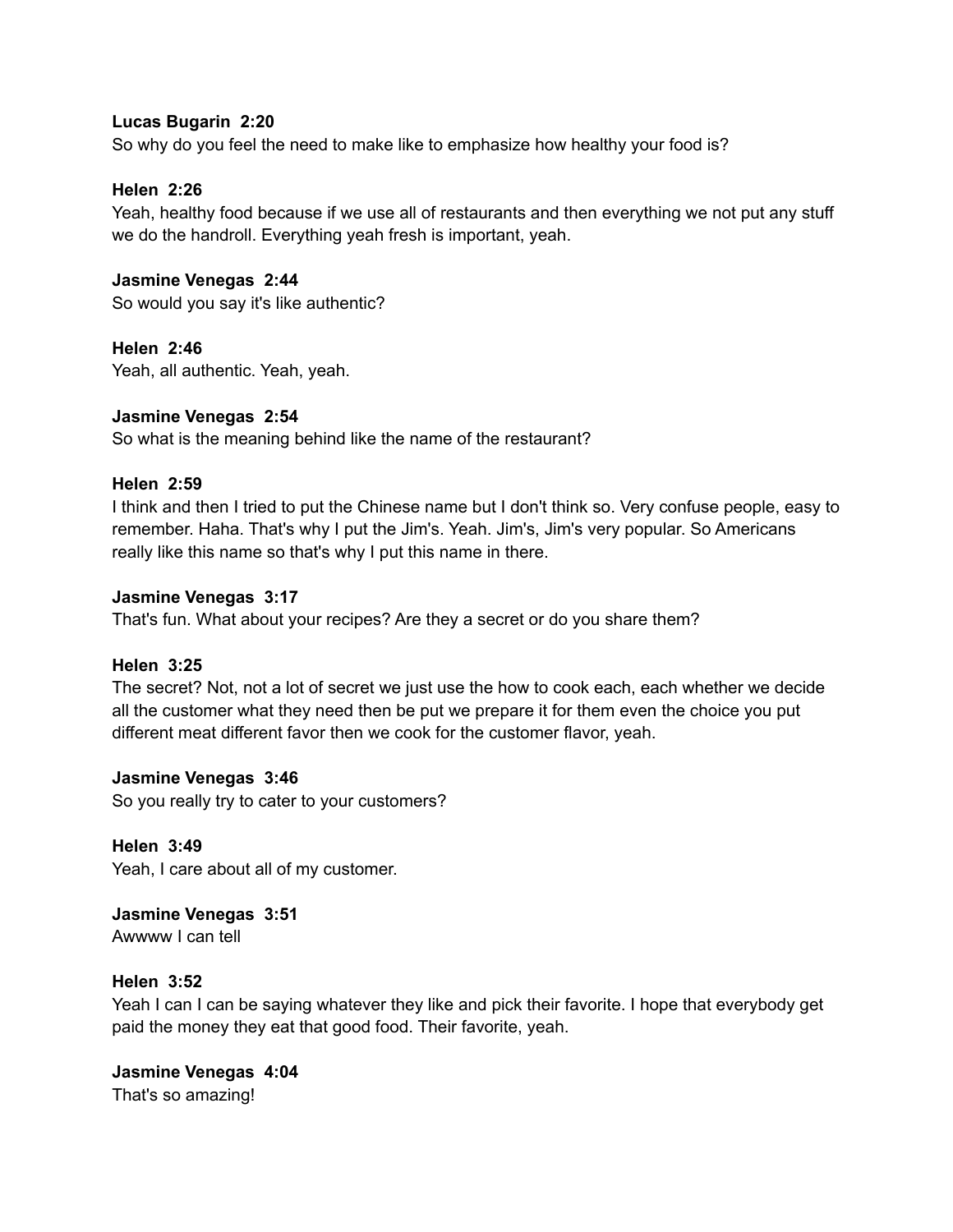**Helen 4:05**

Yeah.

# **Lucas Bugarin 4:06**

So in the past couple of years, a lot of restaurants have difficulty with a pandemic. Did you find any any difficulties owning a restaurant during this time?

# **Jasmine Venegas 4:16**

Like during COVID? Like did COVID affect it?

# **Helen 4:18**

Yeah, but the COVID we still good. Still alive, the old customer, to-go yeah, they're the same they're giving. Whatever they need. They still yeah, they still the same all the customers for 23 years.

**Jasmine Venegas 4:36** Wow!

**Lucas Bugarin 4:36** Wow!

# **Helen 4:36**

The regular customer, even people who move out they coming here for this thing. They still look for my house my restaurant, they said I want to look for the restaurant still running. They want to try before the food. Yeah.

# **Lucas Bugarin 4:52**

And do you feel you have a big like loyal customer base?

# **Jasmine Venegas 4:59**

Like do you have like a lot of customers that come back?

**Helen 5:01** Yeah same customers, yeah! They family, they're all alinity They all are lucky man. Yeah.

# **Jasmine Venegas 5:14**

Woww, that's amazing! So when you were starting up your restaurant like was it hard like coming here?

# **Helen 5:18**

Yeah from the beginning open the restaurant in 1999 and then before they only hamburger. That's right when I buy that, no customer at all and everyday's too slow only few customer know. And either before they don't have a like the phone that you do advertising easy. They only pay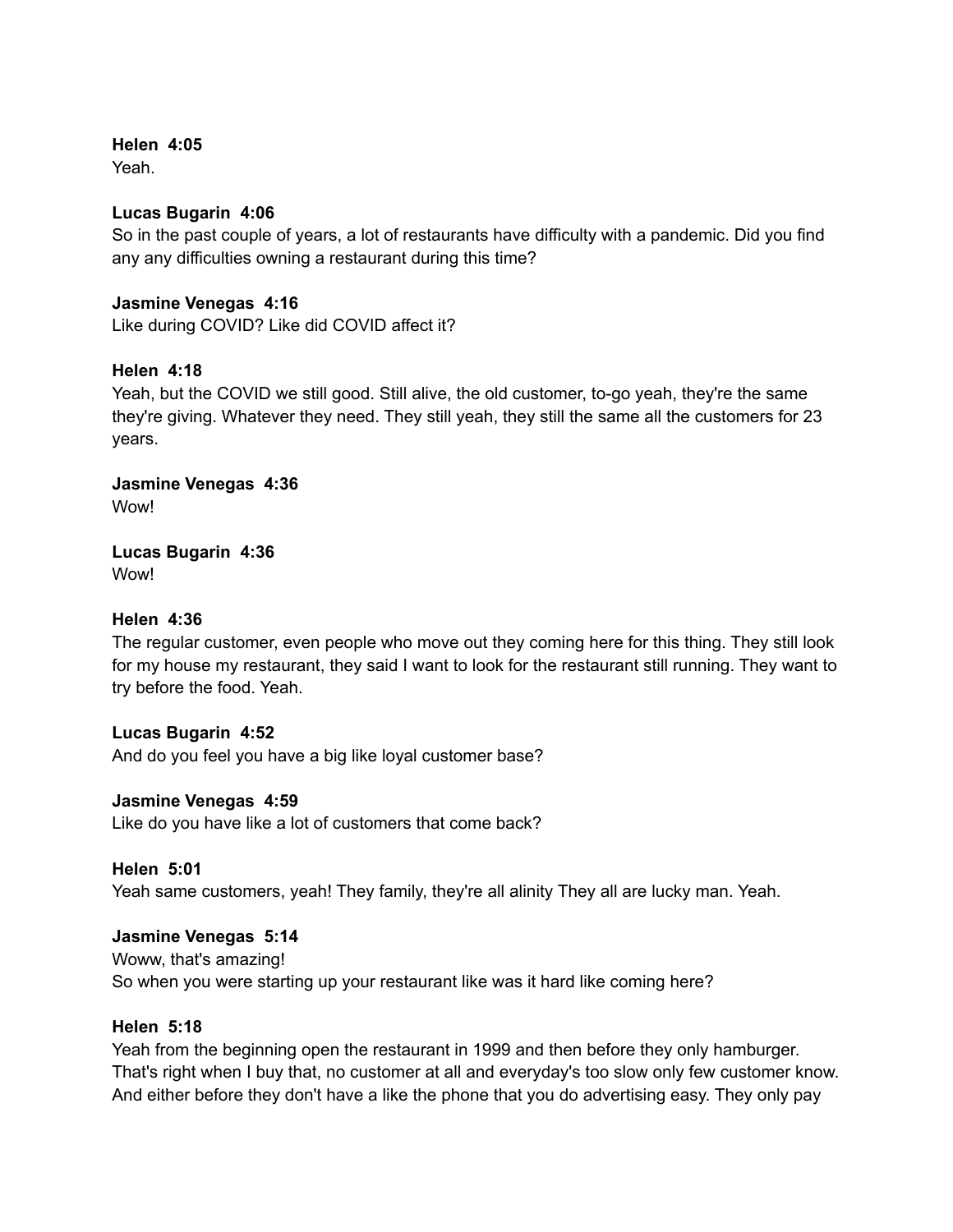the money for the newspaper to do that. So when I bought the restaurant all the money is empty so we don't have enough money for do the advertising. Only the local people they see me they ask me and then they helping me to put to all of the menus to selling the all the labor all the all the people local man. And and one day, one newspa-- Monterey County, the newspaper writer she coming here to eat she said "Your food is so delicious! How come you don't have any customer?" I said "Oh because I am new, I don't have any money to do the advertising." And she said ohh like but I don't know she she's a writer and one day see write the newspaper at the Monterey County.

# **Jasmine Venegas 5:18**

Yeah

# **Helen 5:37**

The big paper and then the people saw that then the everybody know. Yeah, that's why everybody coming and the running the good business. I'm really thank you for the writer. Yeah, she's a Monterey County the the taste, tasting everywhere that's why when she taste here and then the the food good then she put the newspaper.

# **Jasmine Venegas 7:01**

Yeah, support the local businesses?

# **Helen 7:01**

Yeah local, that's why a lot of people coming I do know that. That's why beginning I'm gonna keep all of the new customer and then they happy and then they come back again.

# **Jasmine Venegas 7:03**

And then you get the same ones!

# **Helen 7:17**

So many years I keep all of the good customers

# **Lucas Bugarin 7:21**

Well, do you have anything to say for other people who would like to open their own business?

# **Helen 7:26** Uh..now the new business huh?

**Jasmine Venegas 7:37** Like if someone was to open a new business like what advice could you give them?

**Helen 7:42** I don't know.

**Jasmine Venegas 7:43**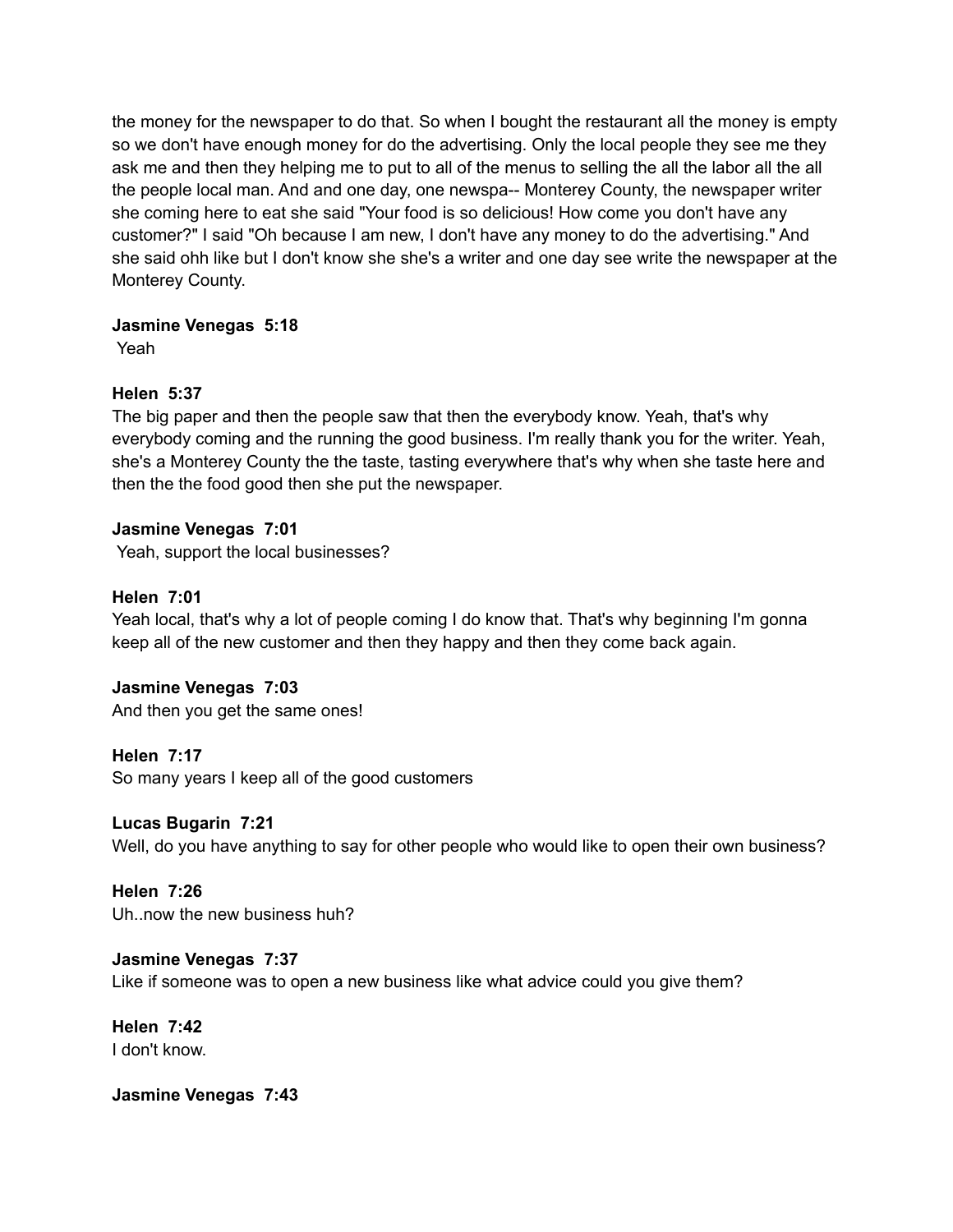You don't know? Yeah that's hard.

**Helen 7:46** Nobody remind me yeah so I because if they don't be be busy yeah

**Lucas Bugarin 7:54**

I don't think any businesses are like yours. Your, your business is incredible.

Helen 7:58 Yeah, we are okay

**Jasmine Venegas 8:00** One of a kind

# **Helen 7:59**

Small, really small but I want to keep running good. I need the customer, I need the yeah fan. Fan, yeah. Fan. They look like the everybody look like they're coming home to eat the dinner.

**Jasmine Venegas 8:16** Yeah

**Lucas Bugarin 8:24** Do you have a least favorite part about owning a restaurant?

**Helen 8:28** Lease, lease, leasing? For the for the contract?

**Jasmine Venegas 8:32**

No, like so I know that you enjoy owning a restaurant

**Helen 8:36** Yeah

**Jasmine Venegas 8:36** Are there any like just challenges or any bad things that you've had?

# **Helen 8:39**

No no, no my owner really really nice they really take care of all for the all the renter. Yeah, we are okay so because they not lay up a lot.

**Jasmine Venegas 8:51** Yeah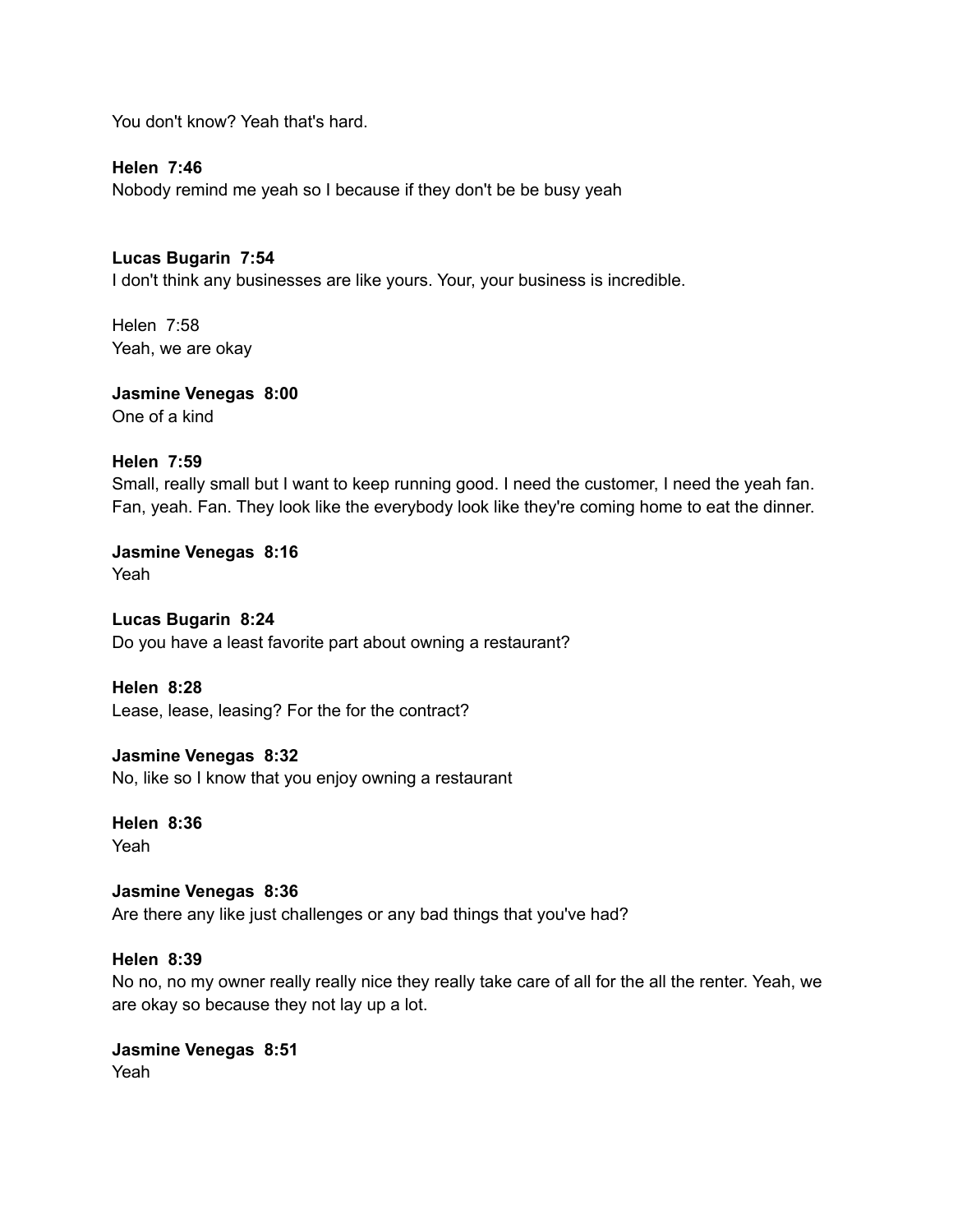## **Helen 8:52**

They keep price cost small we because of the pay a lot the bill so they know that so they still take care for the renter. Yeah, they know small you can not a lot the people right?

**Jasmine Venegas 9:08**

Yeah

**Helen 9:08** So you're just running. Okay. Pay enough bill. Yeah.

**Jasmine Venegas 9:13** Does it get stressful? Like just owning a restaurant?

**Helen 9:17** Yeah. The restaurant, it's crazy.

**Jasmine Venegas 9:20** Crazy? Yeah.

# **Helen 9:20**

Really crazy. They are not the, because they come in only one time so for lunch two hour. Dinner, three hour and then you gather that this time you got to the professional. Really clear and then that to take care of the first one. Yeah, if a lot you can do that. You got to have a lot of experience. They can't have all of the kitchen. Oh yeah. Before people wait too long. They're not happy. Yeah. And then a lunch short term for the all of the people. They only have 30 minutes or one hour to finish all of the food

# **Jasmine Venegas 9:58**

Yah, like really busy during lunchtime?

# **Helen 10:02**

Lunchtime only two hour before 11, 11:30 beginning at two o'clock this is so another 3,4,5 is the only filled yeah one by one only yeah not not a lot for that yeah lots of time really saw and dinner from five to 8 that's it yeah so this come time yeah not easy restaurant. Not easy. I tell you

**Jasmine Venegas 10:34** Its a lot of work!

# **Helen 10:35**

If you see my computer make good money yeah cooking its tired really tired you know

**Jasmine Venegas 10:45** Yeah yeah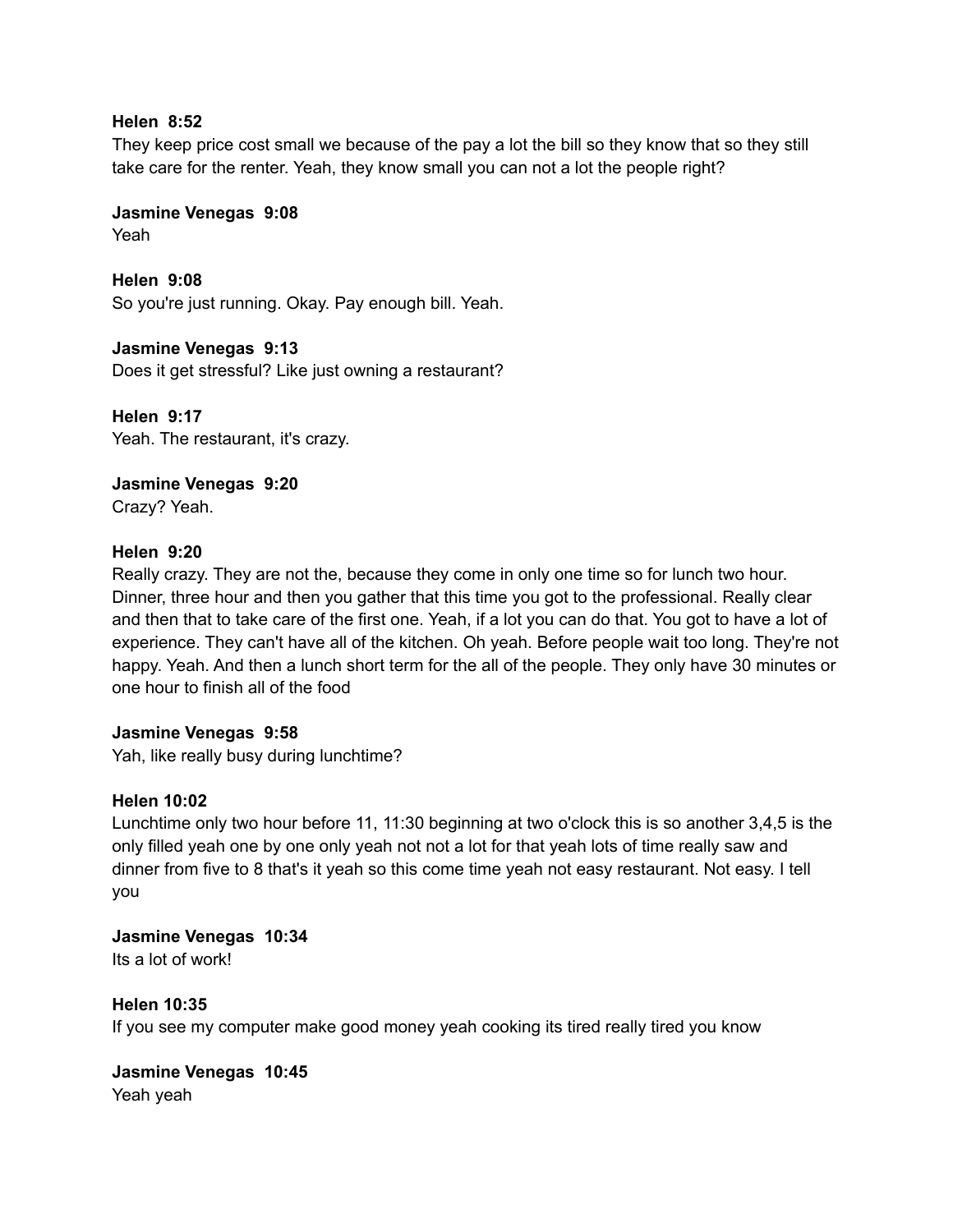**Helen 10:47** No choice

**Jasmine Venegas 10:48** Yeah

# **Helen 10:49**

Becoming US the English in that really really good so we learned a couple years yeah but still not not me but we gotta get the money and pay the family yeah the kid coming school we need the money we can go to college whatever so we only know who can cooking yeah better than we can live the job for, for

#### **Jasmine Venegas 11:15**

For your kids!

## **Helen 11:16**

Sometimes you'll find a job you'll easily lose the job so business is no good you get fired whatever yeah and then you get to the running every day. Even before I work in San Francisco restaurant I gotta to work two jobs one in the morning one in the in the dinner along in San Francisco a lot of traffic a you gotta the every day at the low driving over there driving over there is hard you know, so I try to tired to driving every day. So I got to the drive opened my restaurant. So I can stay here for a whole day yes yeah no more driving traffic. Yeah, yeah. And then no packing San Francisco I tell my husband San Francisco really beautiful but a lot the people even the job not easy so too many people to find one job so we try leave there and go into the small town yeah we do the family and then I watch my kid yeah.

#### **Jasmine Venegas 12:30**

Are you happy that your restaurant is here?

**Helen 12:32** Yes. More good I like the small easy take care

**Jasmine Venegas 12:36** Yeah

# **Helen 12:37**

Even here you'll find a real cheerful is very hard. Yeah. No people learning cheerful right now. So we can find good people. So me and my husband no cook all the food and then the find the word the best chef in China from here.

**Jasmine Venegas 12:58** Ohhhh!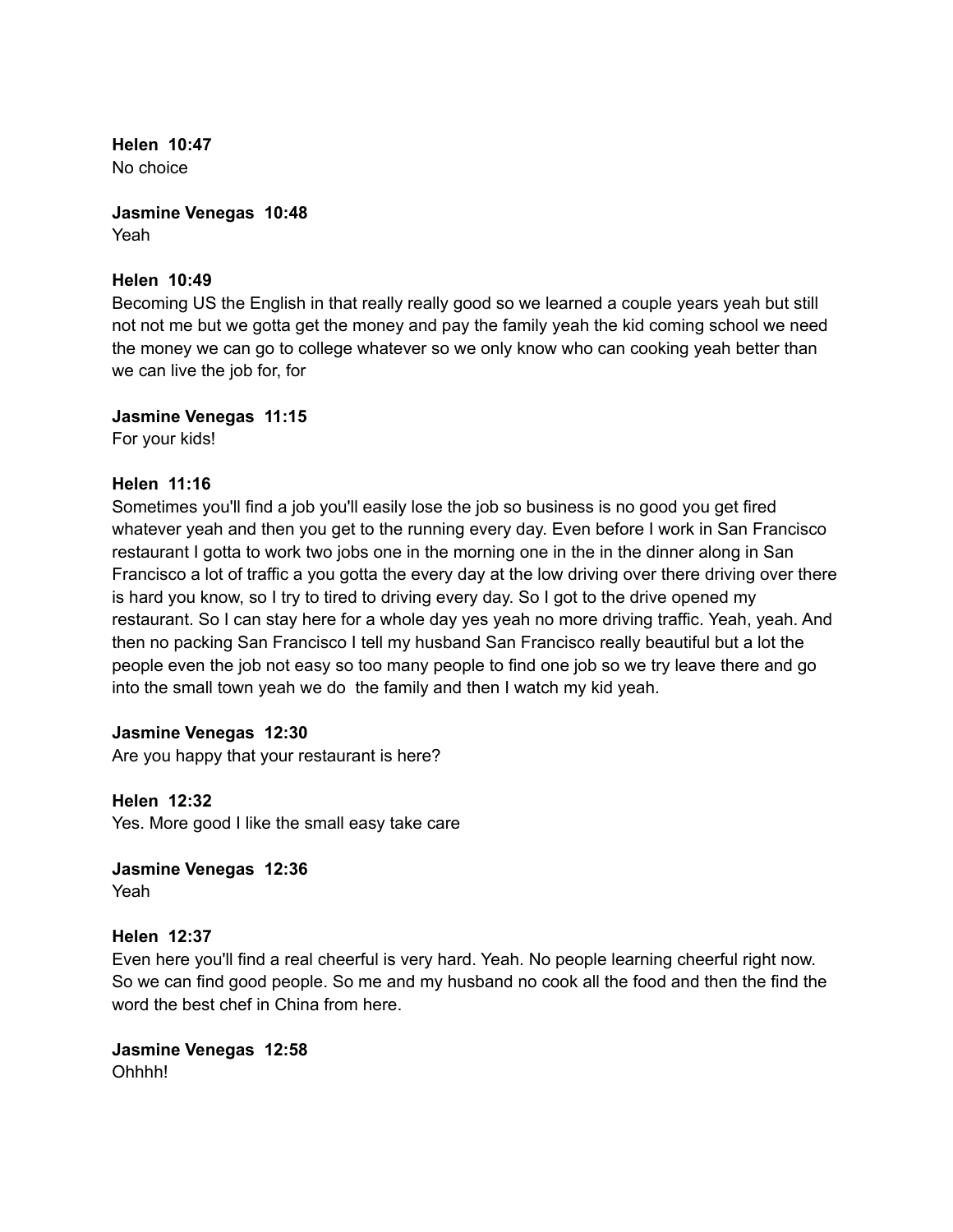**Helen 12:58** So he's he's very good chef

**Jasmine Venegas 13:01** Yeah, really good chef.

**Helen 13:02** Yeah, he knows home all of the food. Okay, so the prepared at the Guangzhou

**Jasmine Venegas 13:02** Yeah

**Helen 13:07** Guangzhou is famous in China.

**Jasmine Venegas 13:11** Oh yeah I know that place!

**Helen 13:12** He know everything, everything

**Jasmine Venegas 13:15** So its a lot of the food from that area?

**Helen 13:16** Yeah, yeah from we have the cooking. Yeah, so we cooked the real Chinese

**Jasmine Venegas 13:23** So are you, you don't really do much of the cooking then is it?

# **Helen 13:25**

Because the kitchen very small yeah only by himself. In case his day off whatever he tired and then I cook I cook or my husband cook. My husband cook half the porridge everything my husband cooking oh that's what he cook thirty year over thirty year the porridge

**Jasmine Venegas 13:34** Yeah just porridge. Thats cool!

# **Helen 13:34**

Yeah all of a soup my husband they all like that the prepare duck, pork, bbq pork all of my husband do they did it. Yeah. So the chair for cooking and I know the all of the sauce I gather the taking customer I picked up the food that's why we've been learning the business so long.

**Jasmine Venegas: 13:29**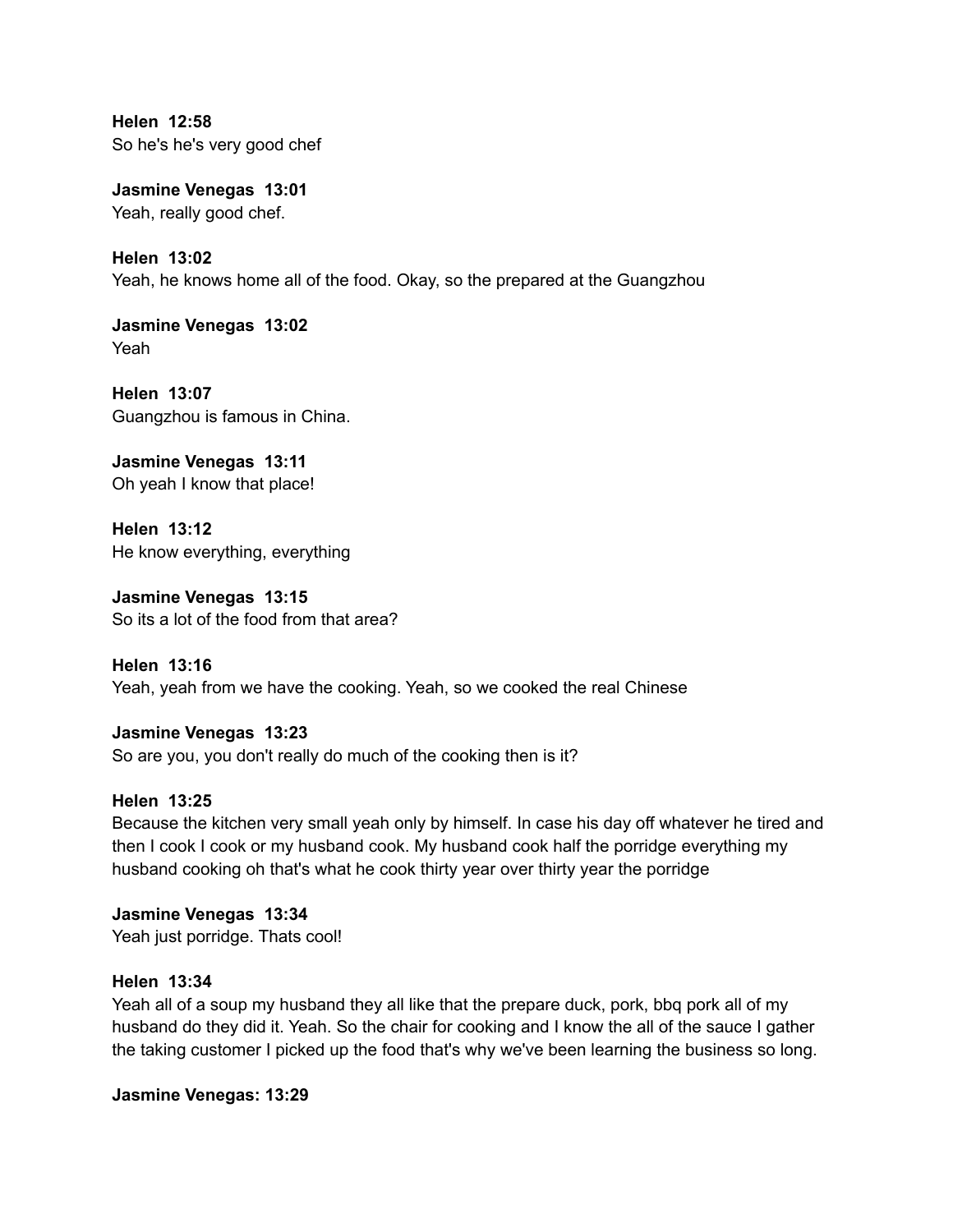Yeah you pick upon all these things? Yeah.

## **Helen: 14:22**

Yeah, I got I gotta take care for them hard it's hard to keep good customer they're learning so many restaurants knew when they open it was so many restaurants they opened

# **Jasmine Venegas 14:36**

There's a lot of restaurants!

# **Helen 14:39**

So many the label a lot of this cheap so many new, buffet, everything. So we still running okay, not lose all the business.

## **Jasmine Venegas 14:50**

Okay, we'll make sure to tell all of our friends to come visit you.

## **Helen 14:52** Yeah, yeah, yeah

**Lucas Bugarin 14:55** So just to clarify, what part of China is your family from?

# **Helen 14:59**

**Guangzhou** yeah that's the Guangzhou very famous out by the Hong Kong that people eat good food. Yeah. Because of the fresh, taste good yeah

#### **Lucas Bugarin 15:15**

And what do you, do you want to say anything to any customers that come by?

#### **Jasmine Venegas 15:21**

Like Do you have a message that maybe you would want to tell future customers that we can share

## **Helen 15:23** Uh the message?

**Jasmine Venegas 15:28** No message?

**Helen 15:29** No message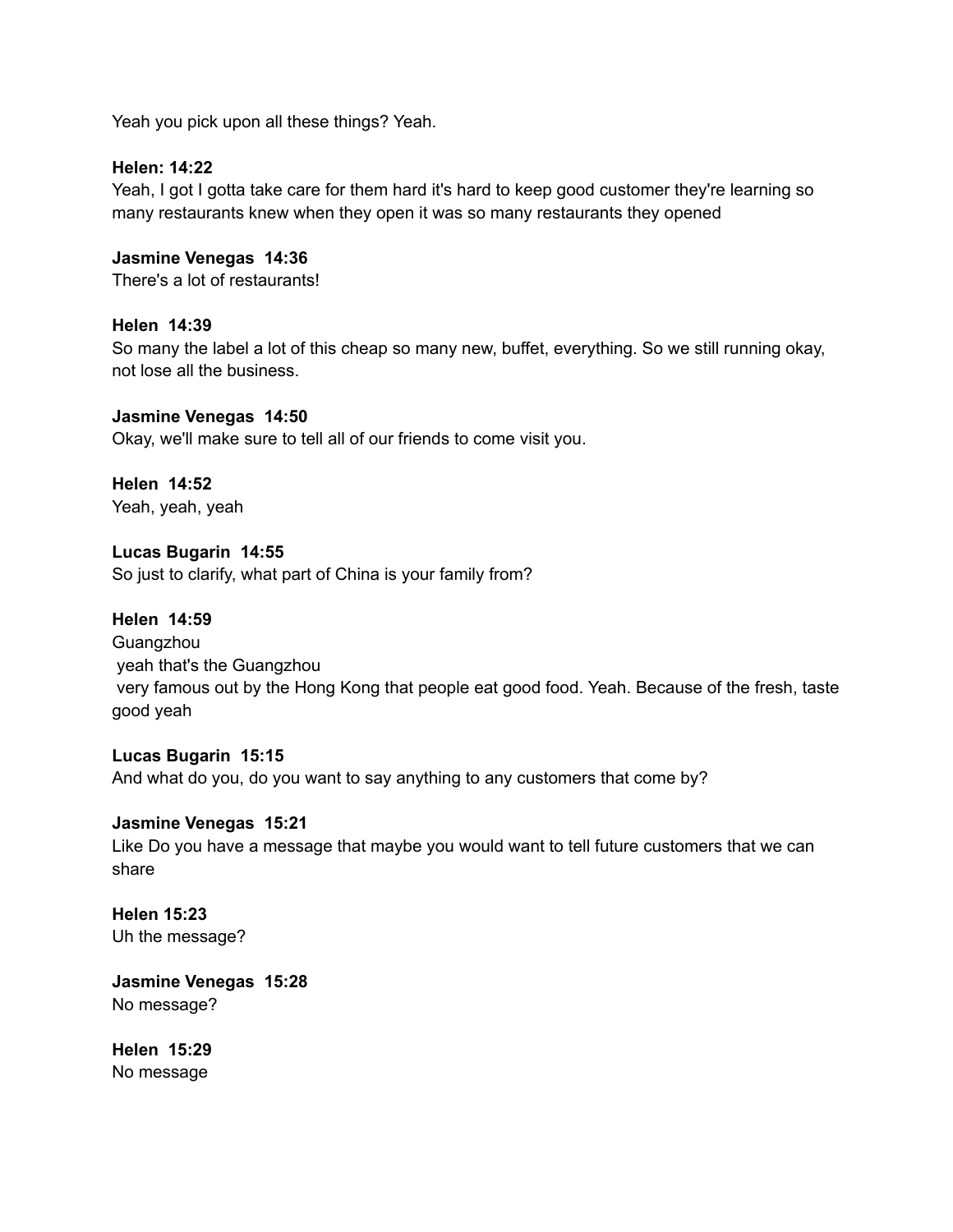**Jasmine Venegas 15:31** You don't have anything you want to say?

**Helen 15:33** Yeah

**Jasmine Venegas 15:34** That's okay.

**Lucas Bugarin 15:39** What are your kids favorite favorite dish?

**Helen 15:42** My kids? My kids, yeah.

**Jasmine Venegas 15:44** Yeah what do they like about the restaurant?

# **Helen 15:45**

They like chow fun my fun all of that and the sesame ball. They eat a lot and my fun chow fun my fried rice yea. My restaurant cook the fried rice for them the because we use the 20 inch the big wok

**Jasmine Venegas 16:01** Yeah the wok, yeah

# **Helen 16:02**

We fry at the wok and the cooking a lot the flavor yeah. Now the new style all the restaurants they use it only 11 inch the wok, the small one used to do one thing really big big big big one to cooking so the taste different the fire more more flavor. And then you know look like more fast. Yeah,

# **Jasmine Venegas 16:29**

So is there like a lot of like preparation that goes into like, preparing the food?

**Helen 16:32** Yes the old Chinese Style

# **Jasmine Venegas 16:34**

Yeah, so like for your dishes do you have to like prepare stuff like days before or...

# **Helen 16:41**

No, no. Every day, everyday in the morning and we make all of the fresh ones yeah overnight. We never keep all of the old food or the overnight oh wow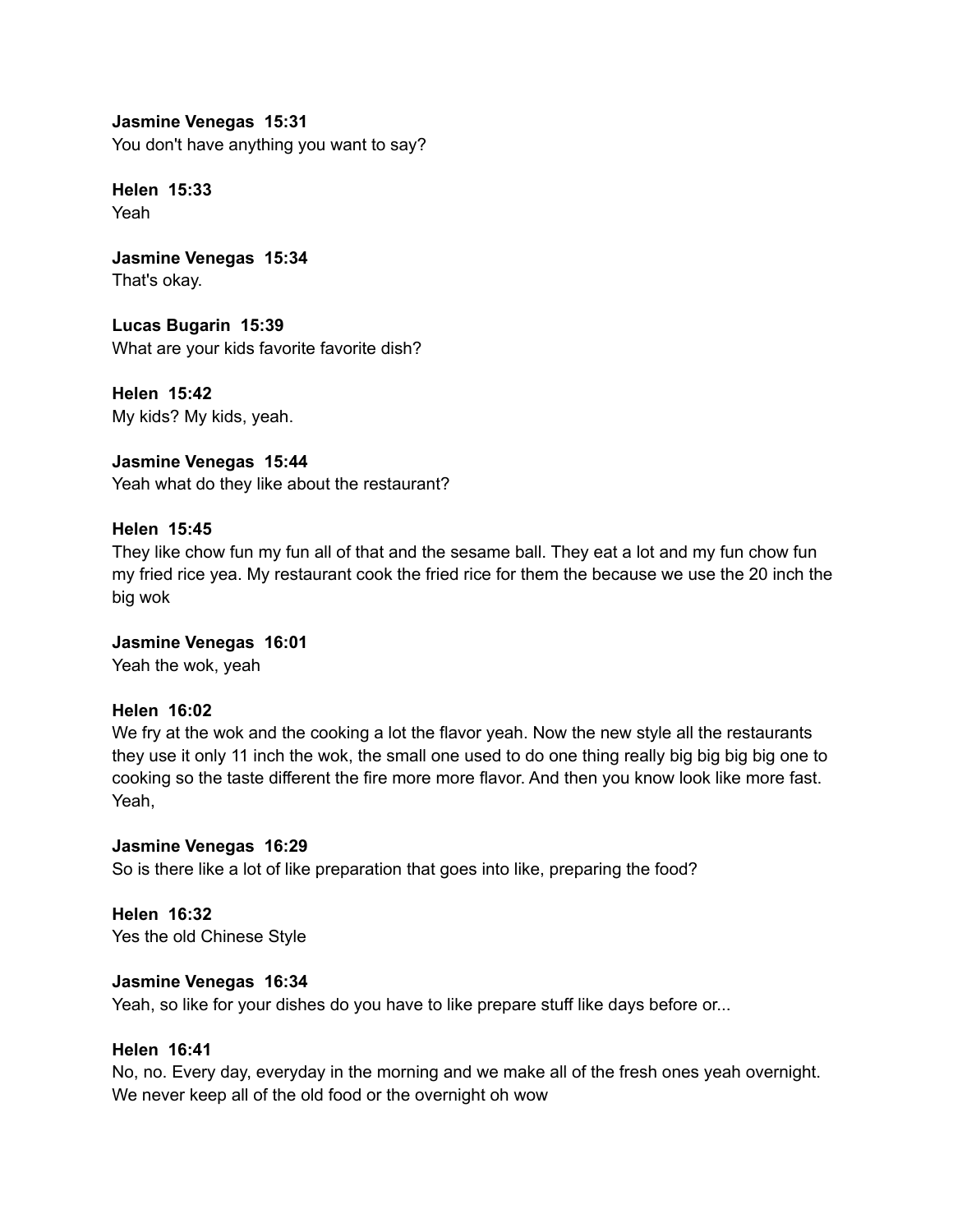# **Jasmine Venegas 16:52**

yeah it's all fresh

# **Helen 16:53**

Yeah all the first thing in the morning we got the eight nine o'clock maybe beginning to make all of the beef and chicken before cut all of the vegetables yeah resh one and even the noodle, rice we cook the fresh one yeah every morning and the beginning all of the the appetizing egg roll one time everything here we do the hand job by the hand we never buy the factory.

# **Jasmine Venegas 17:23**

Oh so you like wrap it yourself?

# **Helen 17:23**

I'll use the hand to make all of the fresh the stir fry and paste the egg roll, fried wonton, everything at nighttime I put them all together to do the to all of the new ones the egg roll another day for the use.

## **Jasmine Venegas 17:24** Yeah, wow! Okay, do we have any other questions?

**Lucas Bugarin 17:50**

I think that's it.

**Jasmine Venegas 17:51** Yeah, alright. So I think that's it.

**Helen 17:55** And then we have beef stew

**Jasmine Venegas 17:57** Oooh!

**Helen 17:58** The beef stew is real Chinese

**Jasmine Venegas 18:00** Real Chinese?

# **Helen 18:01**

And then we do the professional beef stew. We use the very good up yeah, we only put up like the four hour a lot the good good dressing the beef the beef stew yeah so for hours for the meat that the boil yeah,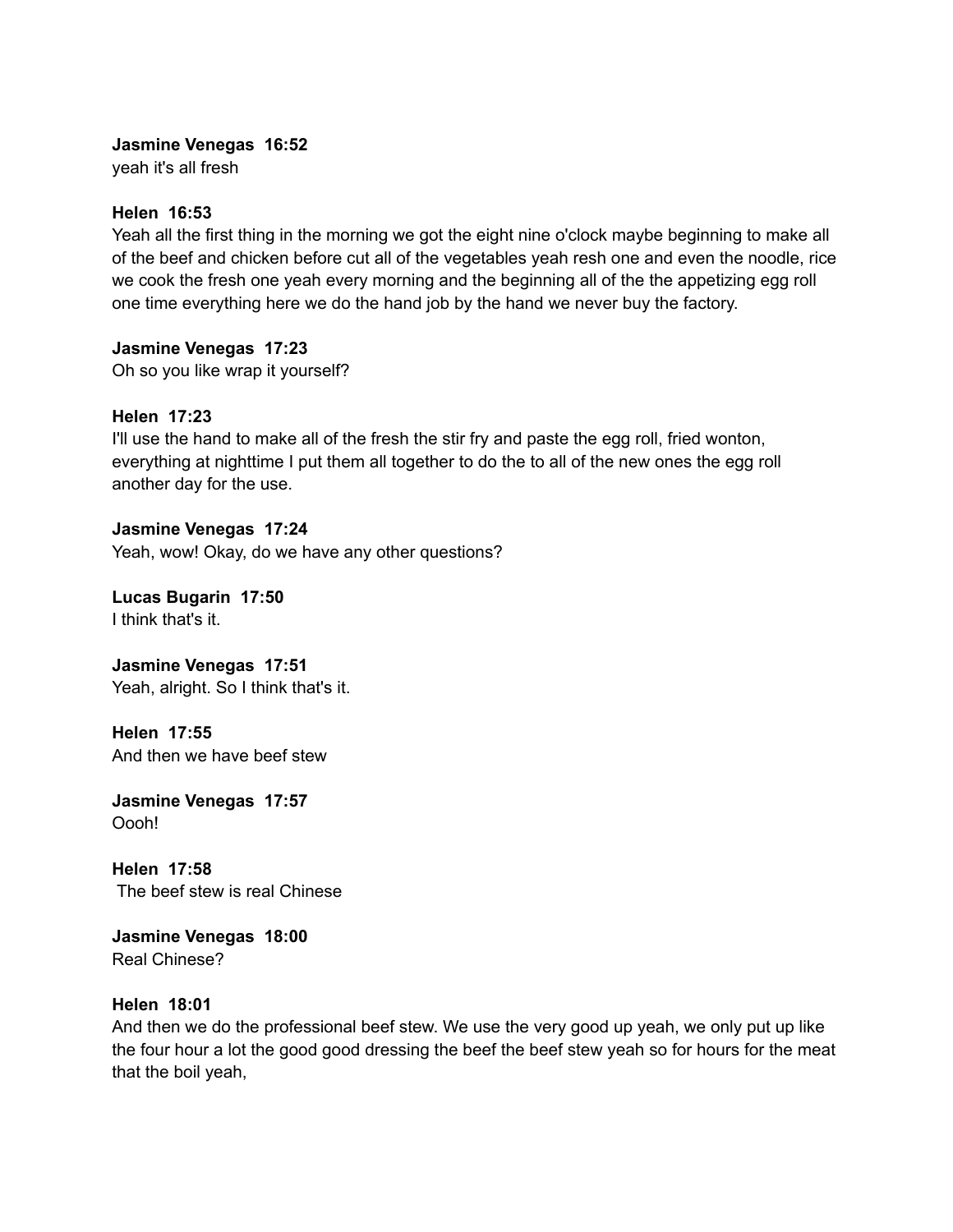**Jasmine Venegas 18:25** You have a lot of dishes up here.

**Helen 18:25** Yeah, yeah, yeah thats why

**Jasmine Venegas 18:27** A lot on your menu

# **Helen 18:30**

And then the big menu. Yeah. The steamed bao is the I think the whole Monterey county only we serve it. Nobody serve it stemed bao is a really hard really difficult cooking even you are the fire not to burn they can cook

**Jasmine Venegas 18:50** Ooh yeah

**Helen 18:50** Like the fresh taste, yeah. Only a lot of water coming out yeah

**Jasmine Venegas 18:55** Yeahh!

**Helen 18:59** Okay, then we trying to make the dim sum a lot of people ask it.

**Jasmine Venegas 19:04** Yessss, I like Dim Sum!

**Helen 19:04**

Yeah, I've been trying to make some, and the chicken feet is ahh so flavor.

**Jasmine Venegas 19:09** Ooooh those are good!

**Helen 19:10** Yeah, they so favorite. Plus the ah the sesame ball.

**Jasmine Venegas 19:13** I love the sesame ball

**Helen 18:25** We doing. So we do all of the the you know, the chicken feet, is a lot of work too so we boil the water.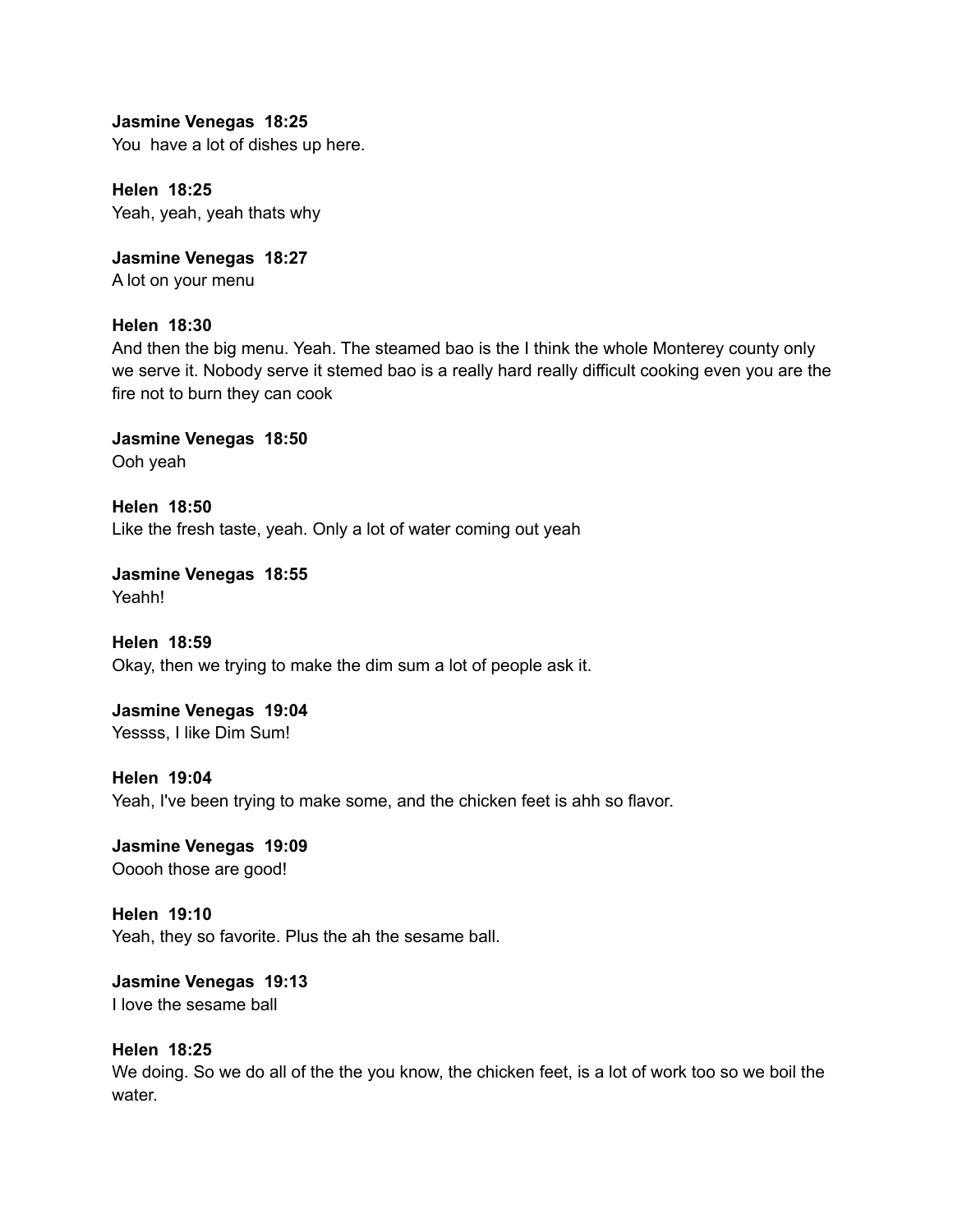# **Jasmine Venegas 19:23**

Yeah, those take a lot of time

## **Helen 18:25**

They take a lot of time, yeah they use a lot the the time to use of the heart and even the honey walnut, we make that so that not you can find outside we make the homemade walnut, honey walnut Yeah, we do the old one. Yeah.

#### **Jasmine Venegas 19:44**

Yeah, the sesame balls are really good, we like those ones!

## **Helen 19:48**

Yeah so good, uh huh.

## **Jasmine Venegas 19:49**

Yeah those are our favorite. So yeah. Do you like serve like many desserts here, or...

## **Helen 19:57**

Desserts not a lot. Only seseme ball, banana. Yeah and this bun this bun is sweet. Yeah, a little sweet not super Yeah. Yeah. But the tastes really good

# **Jasmine Venegas 20:10**

Alrighty then

#### **Helen 20:12**

Yeah, I only sell ice cream whatever but then that's it. Yeah. Too. You know people usually they eat a lot of food is when the sesame chicken oil if I want to tell you the orange chicken we use the real orange.

**Jasmine Venegas 20:35** Oh like orange juice?

**Helen 20:36** The fresh orange juice, we cut it the outer shell use inside the the meat

**Jasmine Venegas 20:44** Yeah

**Helen 20:44** We make the juice, and make orange lot of vitamin.

# **Jasmine Venegas 20:36**

Yeah, I tasted it last time it tasted like real orange juice!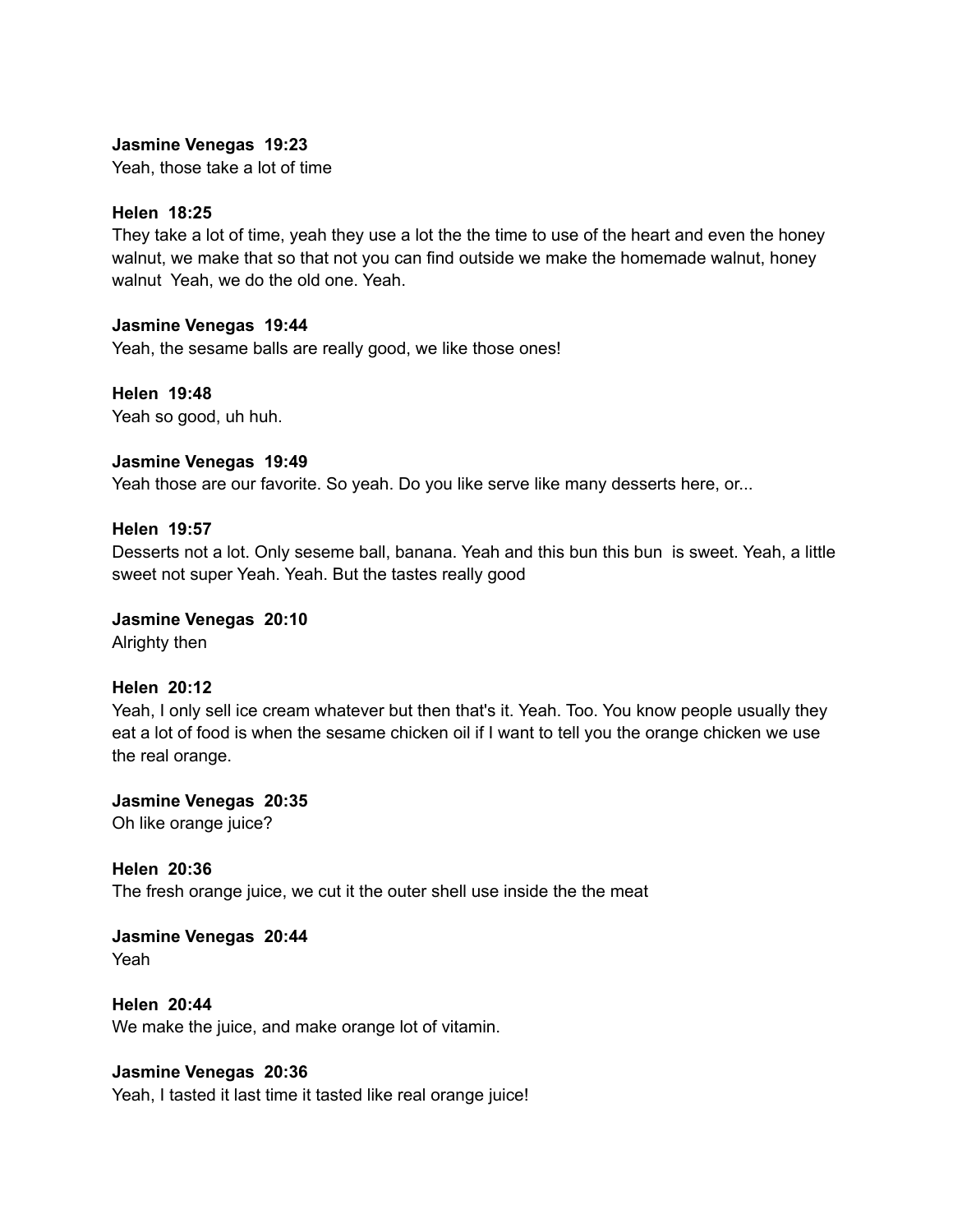## **Helen 20:48**

Yeah, the oranges. We use the fresh orange, and we not use the color whateveer that's all in this all in restaurants.

**Jasmine Venegas 21:00** Yeah

**Helen 21:00** But make the orange.

## **Jasmine Venegas 21:02**

Yeah, alrighty then. Okay. So I don't think we have any more questions. Yeah, but is there anything else you want to tell us? About your restaurant?

# **Helen 21:14**

Yeah. You just put on the school? School. For the, for the report. Yeah. Yeah. Yeah. How many year you still work still at the school?

**Jasmine Venegas 21:27** So we're graduating this semester. But yeah.

**Helen 21:30** That's so nice. Yeah. You're so smart.

**Lucas Bugarin 21:34** We're graduating. I'm going to continue on to be a teacher.

**Helen 21:37** Ah, good for the teacher.

**Jasmine Venegas 21:39** Yeah, we're local. So we'll come visit you.

**Helen 21:41** Yeah. Oh, yeah. The local here! That's a really nice one.

**Jasmine Venegas 21:41** Yeah.

**Helen 21:45** So you graduate in this year?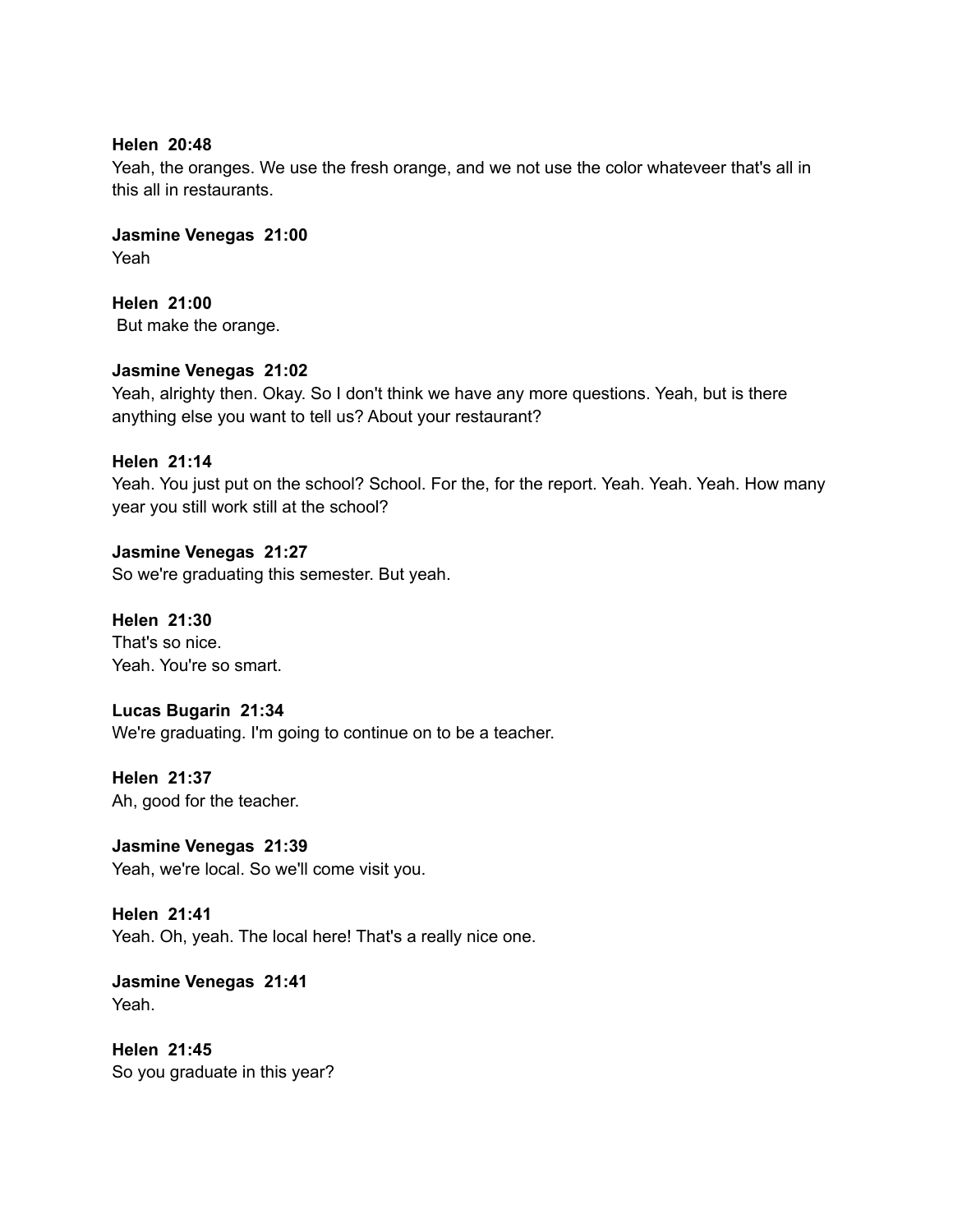**Jasmine Venegas 21:47** Yeah. In two weeks

**Helen 21:48** Two weeks? Ah, okay and make them the same?

**Jasmine Venegas 21:50** Yeah.

**Helen 21:51** The same college? Yeah. Yeah. She said 21? 21st! Yeah

**Jasmine Venegas 21:58** Yeah so me and Megan will be graduating together.

**Helen 22:00** Yeah. Congratulations. The same.

**Jasmine Venegas 22:03** Yeah.

**Helen 22:04** So yeah, so you still working at CSUMB?

**Jasmine Venegas 22:08** Yeah, yeah

# **Helen 22:09**

I know that a lot. The the teacher from there. They are they when they are students. They only eat here and then after that, they, they they all are working over there. Yeah, they come in a lot. So they took a lot of students. They took a lot of friends the students.

# **Jasmine Venegas 22:31**

Thank you Helen for interviewing with us about our food.

#### **Helen 22:36** Yeah thanks

#### **Jasmine Venegas 22:36**

It's three so we're gonna end the interview now but thank you so much!.

# **Helen 22:39**

Thank you. I get something, egg roll. And the sesame ball for you